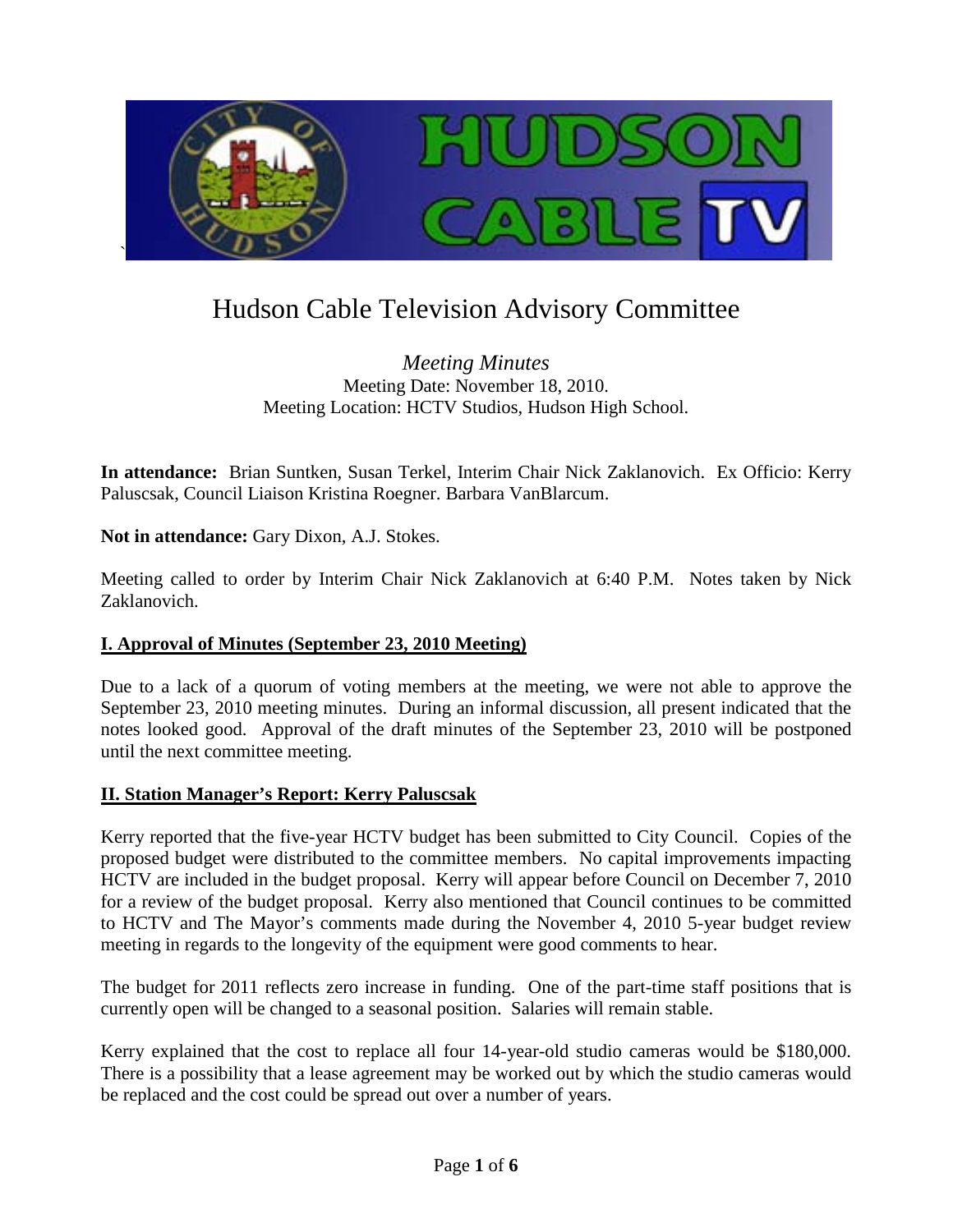## **II. Station Manager's Report: Kerry Paluscsak, continued**

Susan Terkel asked if there are used cameras available that could be obtained at a lower cost. Kerry replied that HCTV does not normally buy used equipment. Susan also asked if the cameras could be replaced one unit at a time. Kerry replied that all new equipment currently available is High Definition equipment. It would not be practical to mix high and regular definition cameras together, therefore all four cameras need to be replaced at one time.

Kerry reported that since HCTV's inception, 100,000 hours of playback have been provided. There was 6,000 of programming delivered in 2009 and 2010 is on pace to add approximately another 1,000 hours of programming, brining the projected total close to the 7,000 hour mark. Kerry also noted that the original hours of programming has increased every year of operation.

The Hudson High Basketball season will be under way shortly and three holiday concerts from the city schools will be recorded. Seton Catholic will also have a holiday program that will be recorded. Brian Suntken mentioned that the High School concert, scheduled for December 9, 2010, will have a spectacular light show as part of the presentation.

## **III. Public Access Coordinator's Report – Barbara VanBlarcum**

Barb reported that Barbara Bas made a new program relating to the Case-Barlow Farm. Along with that, another program will be produced containing interviews with people familiar with the Barlow family, including Janet Barlow, who still lives in Hudson. Roland Winter produced a program related to the planned trip to Hudson's sister city, Landsburg, Germany. Good Medicine with Mary Sheehan has recorded several new programs with health professionals. Rio Kim and her husband made a program from St. Mary's Church regarding a book called "Feed My Sheep" that explained Korean-style cooking. The Kratos Youth Wrestling Tournament will take place on November 21, 2010 and will have a two-camera shoot during the event. The First Congregational Church of Hudson has added an additional service called "11:59" which they will turn into a weekly program. Two concerts of "Music from the Western Reserve" will be recorded. Frank Youngwerth did a program from the Learned Owl bookstore during the initial sale of the "Picture Hudson" coffee table book. Frank also produced a program about the Burton D. Morgan Foundation's donation of a 500-acre property in Portage County to be used as a park. During that program, Frank interviewed the President of the Foundation, Deborah D. Hoover. The interview with Ms. Hoover could, hopefully, be a steeping stone in developing a relationship between the Burton Morgan Foundation and HCTV.

## **IV. Farwell to Council Liaison Roegner**

At this point, Kristina Roegner bade farewell to the HCTV Advisory Committee, after serving five years as our City Council liaison. Tina said that she enjoyed her years as the liaison to the committee and picked up a lot of technical knowledge during that time. As part of the Oral History projects, Tina recorded her 95-year-old grandmothers, so their fascinating stores were captured for future generations. We thank Tina for her input, guidance and involvement over the years, and wish her well in her new position in the Ohio House of Representatives. We'll miss you, Tina.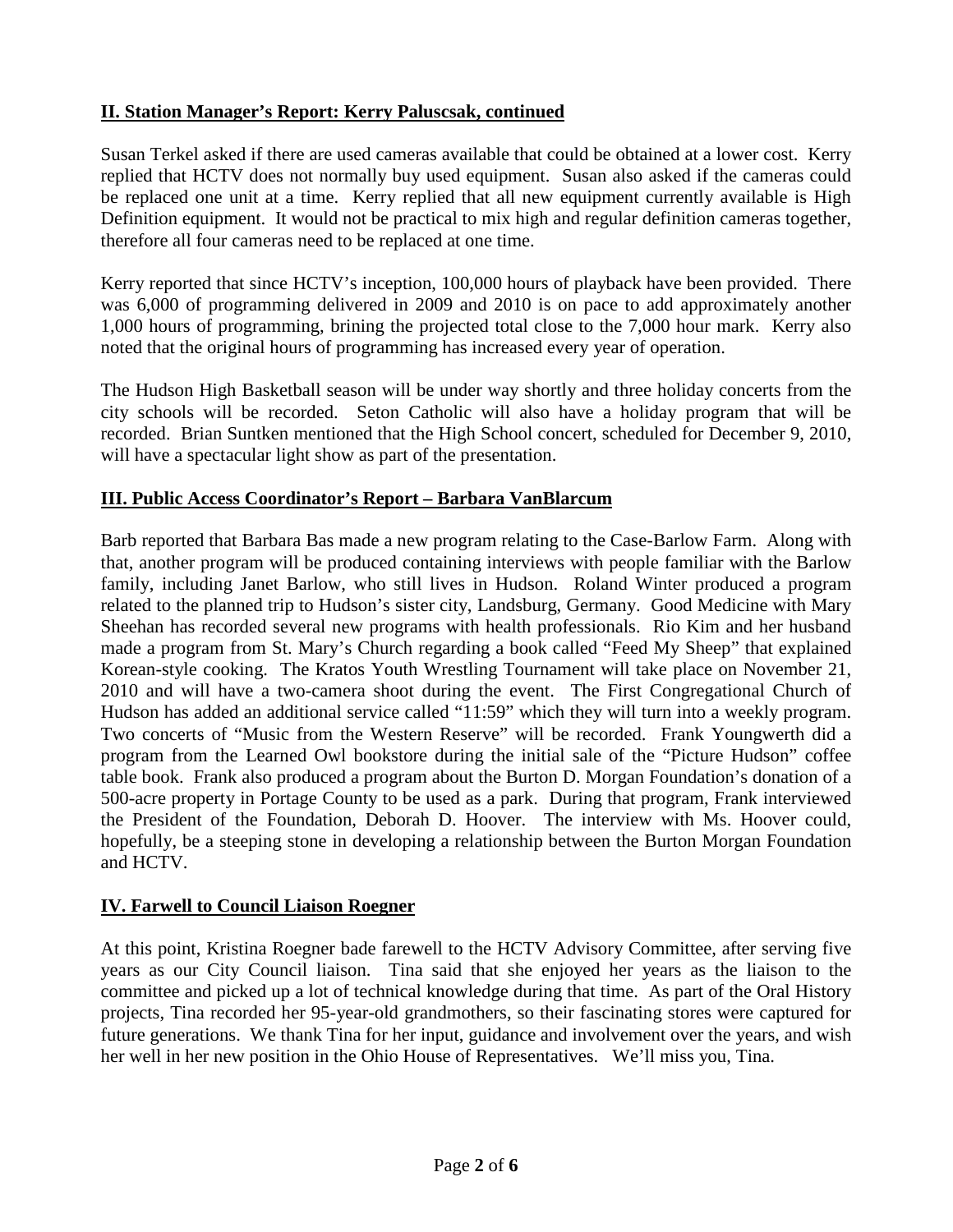# **V. Community Liaison Report – Brian Suntken**

Nothing to report.

# **VI. Fundraising & Programming – Susan Terkel**

Susan mentioned two new names in her effort to try to involve younger citizens with the station and the committee. She will follow up with these potential committee members in an attempt to get them to apply.

Susan said that she was very happy with the work that Brian Suntken did recording and editing the program that they made during the Hudson Newcomer's Club event in September.

Susan is also interested in developing a program around the stories of Judith Schmere, a Holocaust survivor and her husband which can describe, in a beautiful story, the struggles of the Hungarian Jews during World War II. Susan is also thinking about producing a show about Catherine Harmon, who is involved with the Hudson Farmer's Market, and is also involved with a Youth Film Festival for Junior and High School age kids.

Susan mentioned that she would be attending the final meeting of the preservation society that has been trying to save the old Hudson Train Depot. The efforts to save the depot have now stopped, as the building is in too bad of shape and too expensive to rescue. Susan thought that it would be nice if we could document the building, before it is lost forever. The Depot committee has raised some funds, which will hopefully be used to create a model and display that could commemorate the old Depot.

Brian Suntken mentioned that there are five local gentlemen that gather every Friday to sit by the old Depot and watch the trains go by. He does know one of the men, and thought that perhaps their story would make an interesting program.

Susan mentioned that she has had some conversations with Suzanne Morgan concerning Hudson church architecture. Susan said that documenting the church architecture in town and interviewing the people involved with the ministries would make an interesting program.

The discussion shifted to a plan to improve the working relationship with the Hudson Library  $\&$ Historical Society to the mutual benefit of both groups. Kerry mentioned that the Library staff has their own recoding equipment, and uses that equipment to record events at the Library as needed. Kerry mentioned that past Library productions that were supplied to HCTV for airing suffer from an audio hum problem that significantly degrades the quality of the playback. Gary Dixon has lent his expertise to the Library, with suggestions to solving the audio hum problem, but the problem has not been resolved.

Susan said that she has a personal relationship with Library Director E. Leslie Polott, and will meet with Director Polott soon, to discuss improving the relationship between the Library and HCTV. Susan thought that perhaps some training could be provided to make their productions better. Kerry responded that he has tried to work with the Library in the past. He also suggested that Susan speak to Gary Dixon to get the details on his attempts to help the Library audio situation.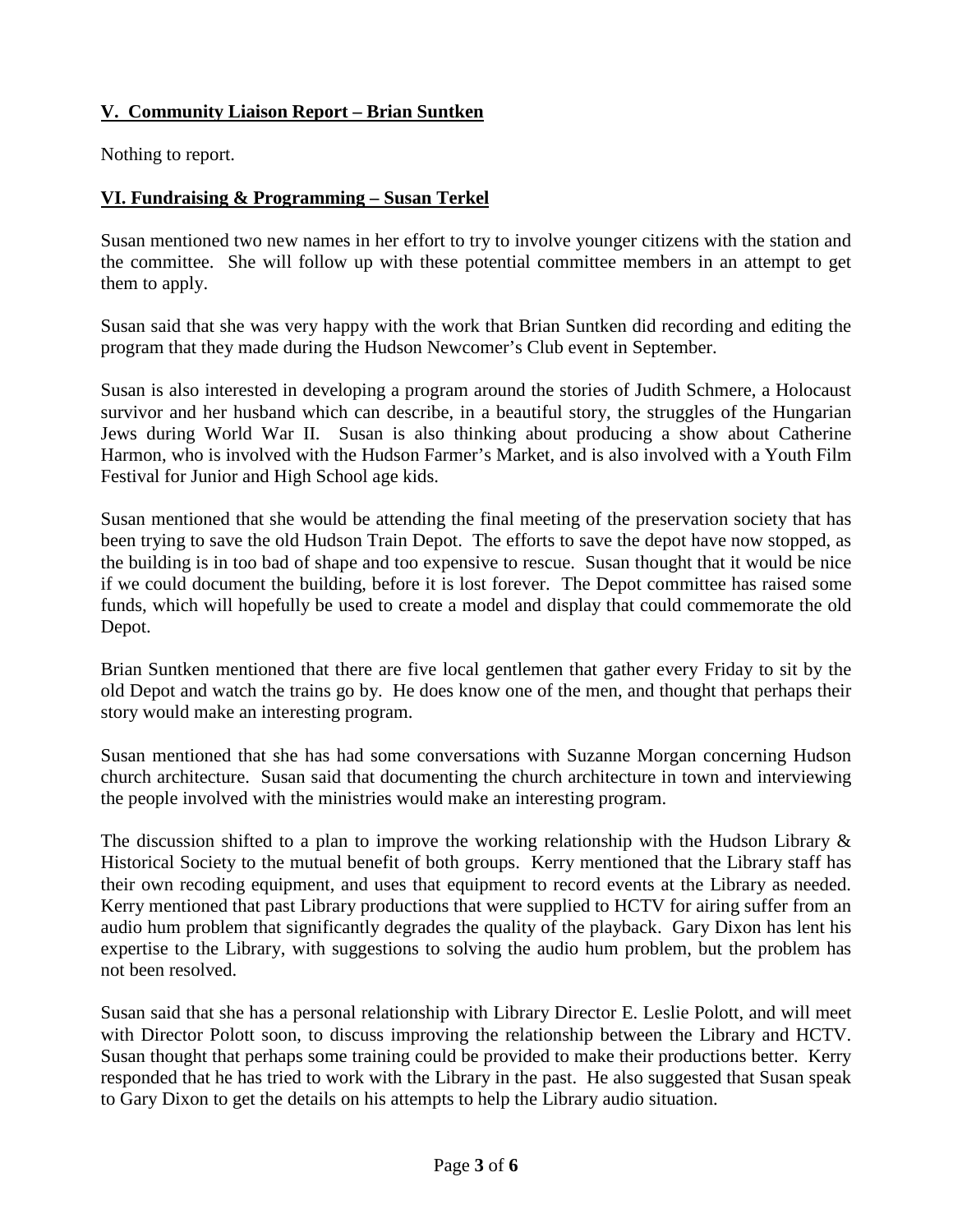# **VI. Fundraising & Programming – Susan Terkel, continued**

Barbara VanBlarcum added that author Ian Frazier would be appearing at the Library on December 9, 2010 to give a presentation. Barb felt that either the Library or HCTV should record the Frazier presentation.

Susan asked about recording events at the Learned Owl Book Shop. Barb responded that Mary McDonald of the Learned Owl does come to the HCTV studio to record programs and that some of the Learned Owl activities take place at the Library instead. Barb added that recording video at the Learned Owl Book Shop is difficult to do, due to the small, cramped interior of the store.

Susan asked if we have any liaison with local artists that could lead to some new and interesting programming. She said that it would have been interesting to do a before-and-after comparison on the recently renovated Alan Sveda property on East Main Street. Susan suggested that information on staging houses for sale could make an interesting "how to" program.

Susan asked what other types of programming are popular on other Local Access stations. Kerry said that historical programming relating to Hudson is very popular and should be the focus of community programming.

Brian Suntken added that he liked the program related to the history of the Ohio & Erie Canal that had aired earlier in the week. He found the program had good historical content and great pictures.

Susan asked if we know what people watch the most on HCTV. Kerry said that Polka Time has a dedicated following. Also, the High School sports coverage, how-to instruction and home decorating programs seem to be the most popular programming subjects.

Susan stated that she is activating her own personal two-year plan to come up with as many improvement ideas as she can, and would like to see that 50% of those ideas are implemented or carried out. She plans to go to area businesses and have the proprietors explain their services as they relate to the viewers, such as interviewing a heating and air conditioning business about heating and air conditioning systems operation and energy saving opportunities.

Susan asked if we have done much in the way of programming with the Hudson Fire and EMS departments. Kerry said that HCTV has worked with the Fire Department in the past, but not recently. The EMS Department recently had some PSA's aired on HCTV, used mainly for recruitment, but it would be difficult to do any programming related to EMS, due to concerns over the confidentiality of the clients served.

Brian Suntken mentioned that he and Dan are working on a plan to do some programming relating to the city services, such as sewers and the installation of holiday lighting. They are just in the discussion stage right now and hope to have some firm ideas for next summer.

## **VII. Volunteers – Barbara VanBlarcum**

Barb reported that here are new Public Access people on-board, but no new volunteers. There is one High School Journalism program student that does help out on shoots. Barb said that she continues to add an invitation to do Access programs to each weekly schedule that she sends out.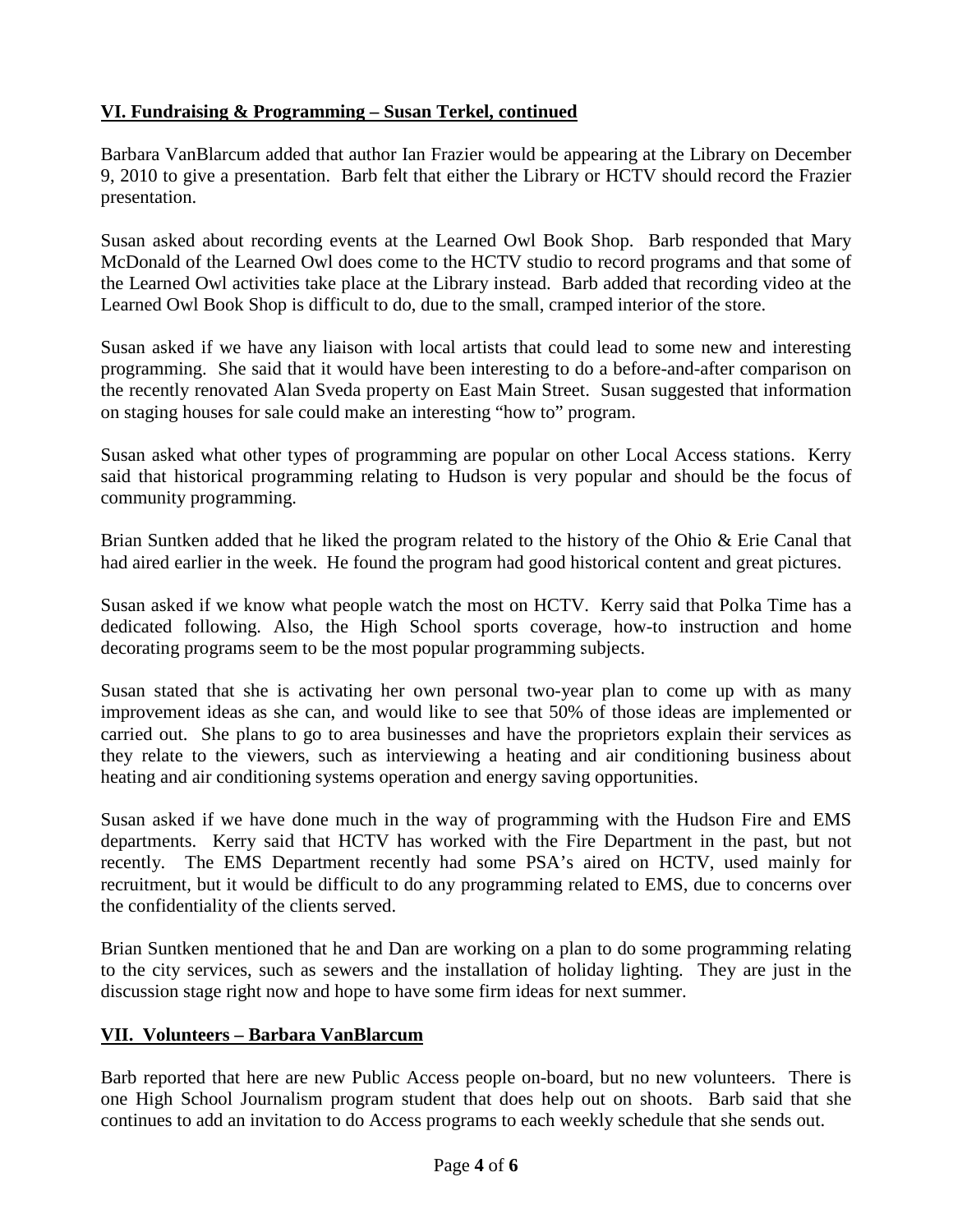## **VII. Volunteers – Barbara VanBlarcum, continued.**

Kerry added that some of the Journalism program students will be helping with production of the High School basketball games. He hopes that being involved with production of the games will spark interest in the students into producing their own shows.

Nick Zaklanovich that he had such a great time helping with the football games that he was willing to assist during the basket ball season in any way that he can.

#### **VIII. Future meeting schedule discussions**

Nick Zaklanovich brought up the subject of the recent difficulty that we have had in getting a quorum of voting members at the committee meetings. Nick asked if a changing the meetings to a different day of the week would help. Susan, Brian and Nick all said that the day of the week that the meetings are held does not matter to them. Barb added that she knows that one potential new committee member candidate would like to join the committee, but would not be able to attend meetings if they continue to be held on Thursdays.

Susan added that if we are unable to meet monthly due to schedule conflicts, which is fine, but suggested that we still maintain a monthly meeting schedule, especially if we do get new members to fill the current two member vacancies. Susan mentioned that she will do some "earnest recruiting" to recruit new members to fill the existing vacancies.

#### **IX. Proposed Reduction in the size of the Advisory Committee**

In the previous committee meeting, a discussion was held concerning the possibility of reducing the size of the committee from the current seven to five members. We would have liked to get Gary  $\&$ A.J.'s opinion on this proposal, but they were not in attendance this time. Brian Suntken said that Gary told him that he was in favor of reducing the number of members. Susan Terkel thought that a smaller number of members would make it more difficult to reach a quorum of members, since the overall total member number would be reduced. She said the solution to the problem is simply to bring in new members.

Nick Zaklanovich mentioned that he had a discussion with Council President David Basil and asked that the need for new committee members be mentioned at each Council meeting. President Basil indicated that he would do so, but also added that the recruitment efforts of the sitting members of the committee are the best method of filling committee vacancies. Kerry Paluscsak agreed with President Basil's statement.

Nick suggested that a follow-up effort be made to inspire applications from citizens that have already been mentioned as potential committee members. Nick volunteered to draft a letter that could be sent to the prospective committee candidates to try to motivate them to actually apply.

Brian Suntken added that the biggest turn off during the application process for him was the interview by City Council. Susan Terkel agreed and added that the time interval between her application and selection for committee membership was excessive and very unsettling.